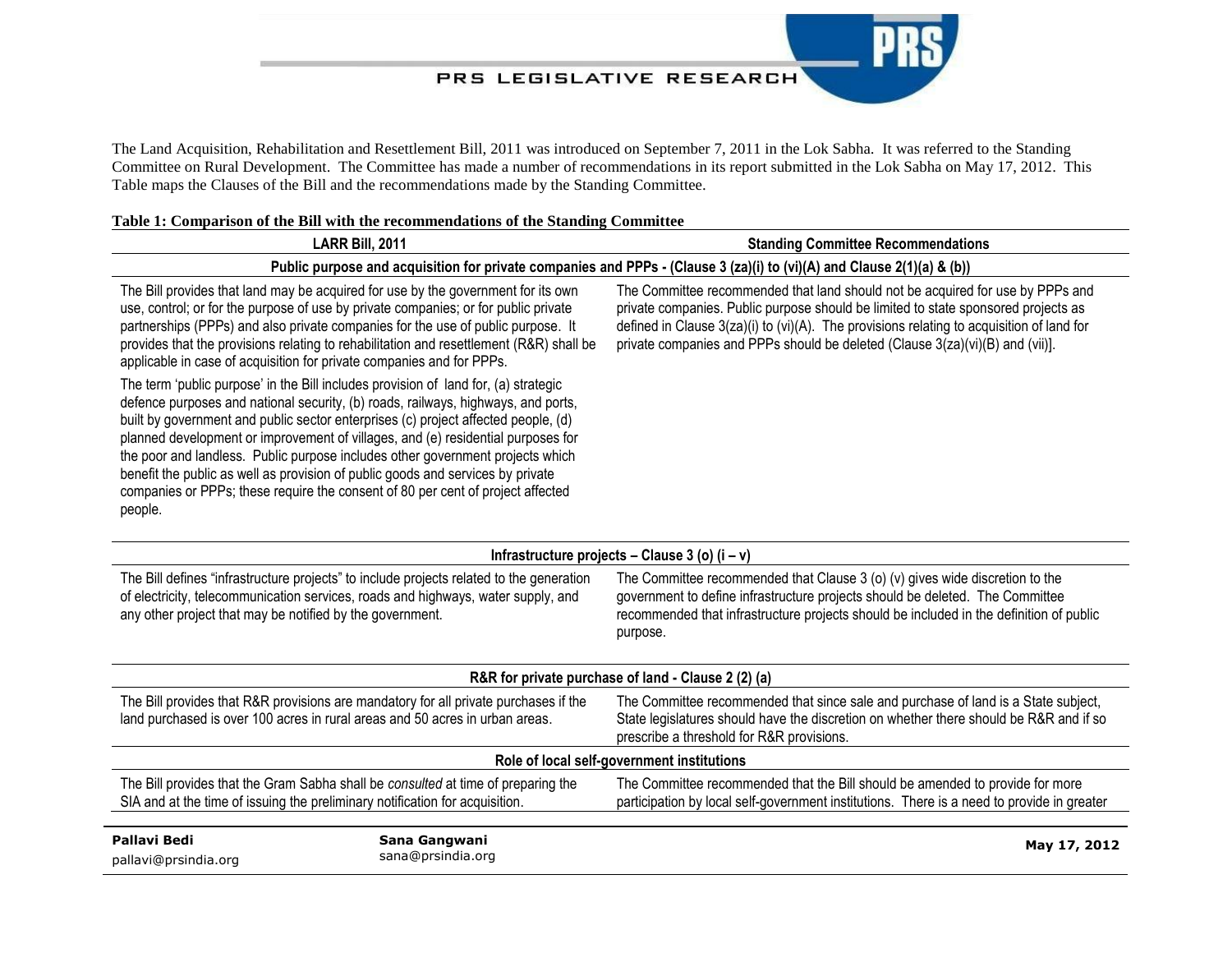|                                                                                                                                                                                                                                                      | detail the role of the Gram Sabha. The role should not be limited to merely consultation,<br>but their consent should be obtained in all the matters pertaining to acquisition and R&R.                                                                                                                                                                                                                                             |
|------------------------------------------------------------------------------------------------------------------------------------------------------------------------------------------------------------------------------------------------------|-------------------------------------------------------------------------------------------------------------------------------------------------------------------------------------------------------------------------------------------------------------------------------------------------------------------------------------------------------------------------------------------------------------------------------------|
|                                                                                                                                                                                                                                                      | The local elected authorities should be entrusted with the decision making process<br>regarding issues such as acquisition of land, review of R&R schemes, determination of<br>compensation, and any dispute regarding the compensation awarded. The Committee<br>recommended that the Expert Group evaluating the Social Impact Assessment (SIA)<br>report should also have one or members nominated from the affected Gram Sabha. |
|                                                                                                                                                                                                                                                      | The Committee also recommended that a Schedule V should be added to the Bill<br>mapping out the devolution of powers with respect to the Panchayats in rural areas and<br>Municipalities in urban areas.                                                                                                                                                                                                                            |
|                                                                                                                                                                                                                                                      | Applicability of the LARR provisions to the Scheduled Areas                                                                                                                                                                                                                                                                                                                                                                         |
| No provision.                                                                                                                                                                                                                                        | The Committee recommends that the Bill should not allow for acquisition or alienation of<br>land of Scheduled Areas (Schedule V and VI) of the Constitution. If unavoidable, there<br>should be increased compensation and R&R benefits provided for acquisitions in such<br>areas.                                                                                                                                                 |
|                                                                                                                                                                                                                                                      | Restriction on lands acquisition - Clause 10                                                                                                                                                                                                                                                                                                                                                                                        |
| A maximum of five per cent of irrigated multi-cropped land may be acquired in a<br>district, with certain conditions.                                                                                                                                | The Committee recommended that this restriction should also apply to any land under<br>agricultural cultivation. In addition, the Committee recommended that the percentage<br>restrictions should be fixed by the state governments and not the central government.                                                                                                                                                                |
|                                                                                                                                                                                                                                                      | Exemption of certain acts from the Bill - Clause 98 and Schedule IV                                                                                                                                                                                                                                                                                                                                                                 |
| The Bill shall not apply to 16 existing legislations that provide for land acquisition.<br>These include The Atomic Energy Act, 1962, The National Highways Act, 1956, SEZ<br>Act, 2005, Land Acquisition (Mines) Act, 1885, The Railways Act, 1989. | The Committee recommended that no central act should be exempted from the<br>provisions of this Bill. It also stated that necessary amendments should be brought in the<br>Acts to bring them at par with this Bill.                                                                                                                                                                                                                |
|                                                                                                                                                                                                                                                      | Applicability of the Bill in case of mining                                                                                                                                                                                                                                                                                                                                                                                         |
| No specific provision.                                                                                                                                                                                                                               | The Committee stated that the Mines and Minerals (Development and Regulation) Bill,<br>2011 is under consideration by the Standing Committee on Coal and Steel. It has<br>therefore not looked into the issues of LARR relating to mining.                                                                                                                                                                                          |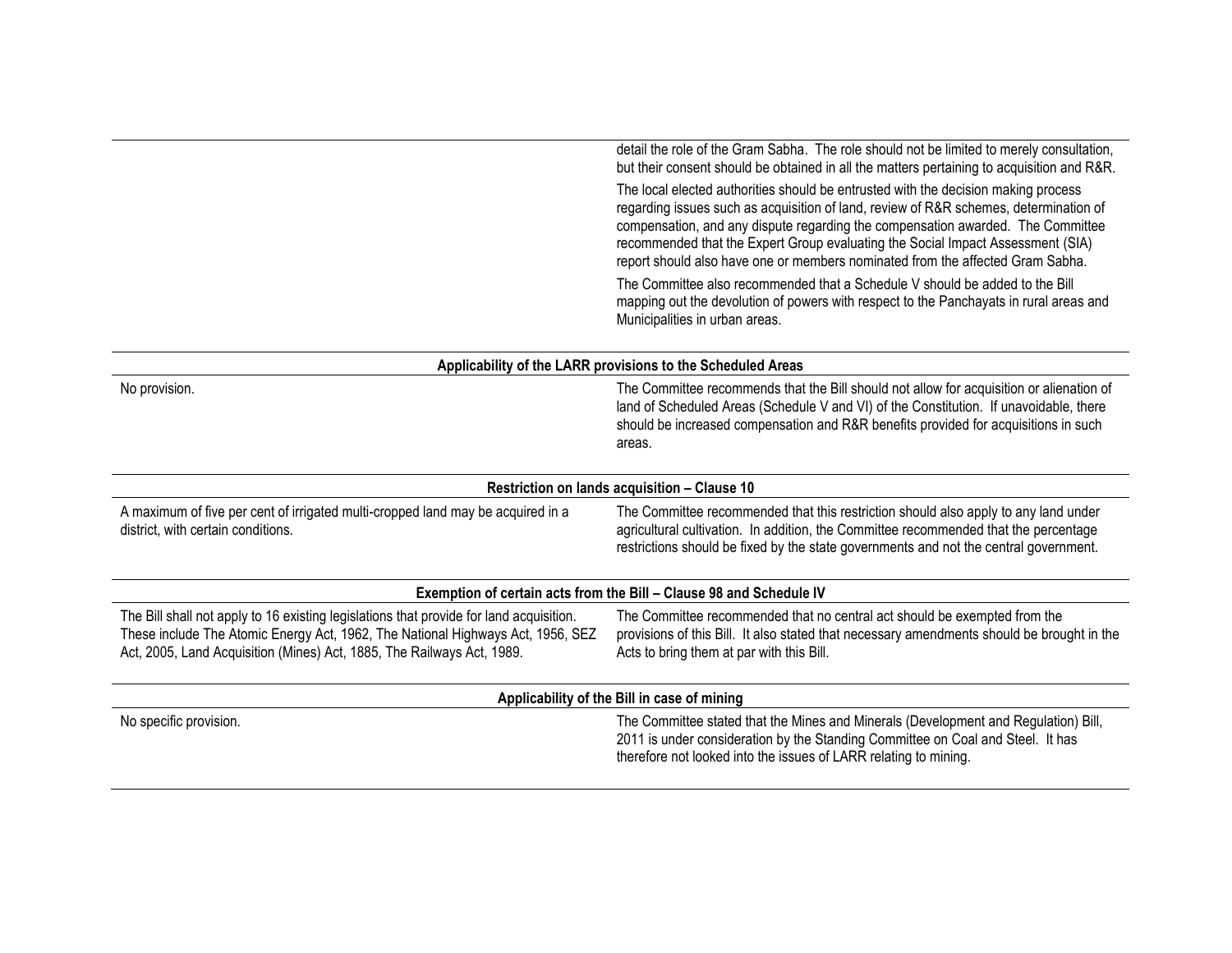## **Compensation for acquisition – Clause 26 – 29 and Schedule I**

| The compensation for the land acquired shall based on the higher of (a) the<br>minimum land value, specified in the Indian Stamp Act, 1899 for the registration of<br>sale deeds; and (b) the average sale price of the higher priced 50% of all sale deeds<br>registered in the previous 3 years for similar type of land situated in the vicinity. This<br>amount is further doubled in case of rural areas. The value of the assets (trees,<br>plants, buildings etc) attached to the land being acquired will be added to this<br>amount. This total amount will then be multiplied by two to get the final<br>compensation amount. In case of the urgency Clause, there is an additional 75 per<br>cent compensation. | The Committee recommended that the term "minimum value" should be replaced with<br>"market value". In addition, the appropriate government should constitute a multi-<br>member land pricing commission or authority to finalise the cost of land acquisition state<br>wise/area wise. |  |
|----------------------------------------------------------------------------------------------------------------------------------------------------------------------------------------------------------------------------------------------------------------------------------------------------------------------------------------------------------------------------------------------------------------------------------------------------------------------------------------------------------------------------------------------------------------------------------------------------------------------------------------------------------------------------------------------------------------------------|----------------------------------------------------------------------------------------------------------------------------------------------------------------------------------------------------------------------------------------------------------------------------------------|--|
|                                                                                                                                                                                                                                                                                                                                                                                                                                                                                                                                                                                                                                                                                                                            | The Committee also clarified that the award given for the land acquired should be treated<br>only as compensation and not as a base for circle rate for subsequent acquisitions.                                                                                                       |  |
|                                                                                                                                                                                                                                                                                                                                                                                                                                                                                                                                                                                                                                                                                                                            | Also, 12 per cent interest per annum should be paid in addition to the compensation from<br>the date of the notification till the date of the award.                                                                                                                                   |  |
| Urgency - Clause 38 and Clause 9                                                                                                                                                                                                                                                                                                                                                                                                                                                                                                                                                                                                                                                                                           |                                                                                                                                                                                                                                                                                        |  |
| In case of land acquisition in urgency, an additional 75 per cent compensation shall<br>be provided.<br>The Bill provides that if a land is proposed to be acquired under the urgency                                                                                                                                                                                                                                                                                                                                                                                                                                                                                                                                      | The Committee clarified that in cases of urgency it should be clarified that the extra<br>compensation would be 75 per cent of the total compensation package / solatium<br>calculated.                                                                                                |  |
| provisions, an SIA may not be conducted.                                                                                                                                                                                                                                                                                                                                                                                                                                                                                                                                                                                                                                                                                   | The Committee also recommended that a notice should be issued in case an SIA is not<br>conducted in an acquisition under the urgency provisions.                                                                                                                                       |  |
|                                                                                                                                                                                                                                                                                                                                                                                                                                                                                                                                                                                                                                                                                                                            | Publication of Declaration for acquisition - Clause 15 and 19                                                                                                                                                                                                                          |  |
| The Bill states that the declaration to acquire land has to be made within 12 months<br>from the date of the preliminary notification.                                                                                                                                                                                                                                                                                                                                                                                                                                                                                                                                                                                     | The Committee recommended that any delay due to court proceedings shall be excluded<br>from this period of 12 months.                                                                                                                                                                  |  |
| Temporary occupation of land - Clause 75                                                                                                                                                                                                                                                                                                                                                                                                                                                                                                                                                                                                                                                                                   |                                                                                                                                                                                                                                                                                        |  |
| The Bill provides that the government may acquire land for temporary occupation for<br>any public purpose or for a company for a maximum period of three years.                                                                                                                                                                                                                                                                                                                                                                                                                                                                                                                                                            | The Committee recommended that the term "a company" shall be deleted from this<br>Clause.                                                                                                                                                                                              |  |
| Unutilised land - Clause 95                                                                                                                                                                                                                                                                                                                                                                                                                                                                                                                                                                                                                                                                                                |                                                                                                                                                                                                                                                                                        |  |
| If an acquired land is left unutilised for a period of 10 years from the date it was<br>acquired, it shall be returned to the Land Bank or the appropriate government.                                                                                                                                                                                                                                                                                                                                                                                                                                                                                                                                                     | The Committee recommended that this period should be reduced to five years and if left<br>unutilised, the land should be returned to the land owners.                                                                                                                                  |  |
| Change in the Schedules of the Bill - Clause 99                                                                                                                                                                                                                                                                                                                                                                                                                                                                                                                                                                                                                                                                            |                                                                                                                                                                                                                                                                                        |  |
| The Bill proposed that the Schedules in the Bill could be changed by a notification                                                                                                                                                                                                                                                                                                                                                                                                                                                                                                                                                                                                                                        | The Committee stated that since the Schedules deal with the core issues of                                                                                                                                                                                                             |  |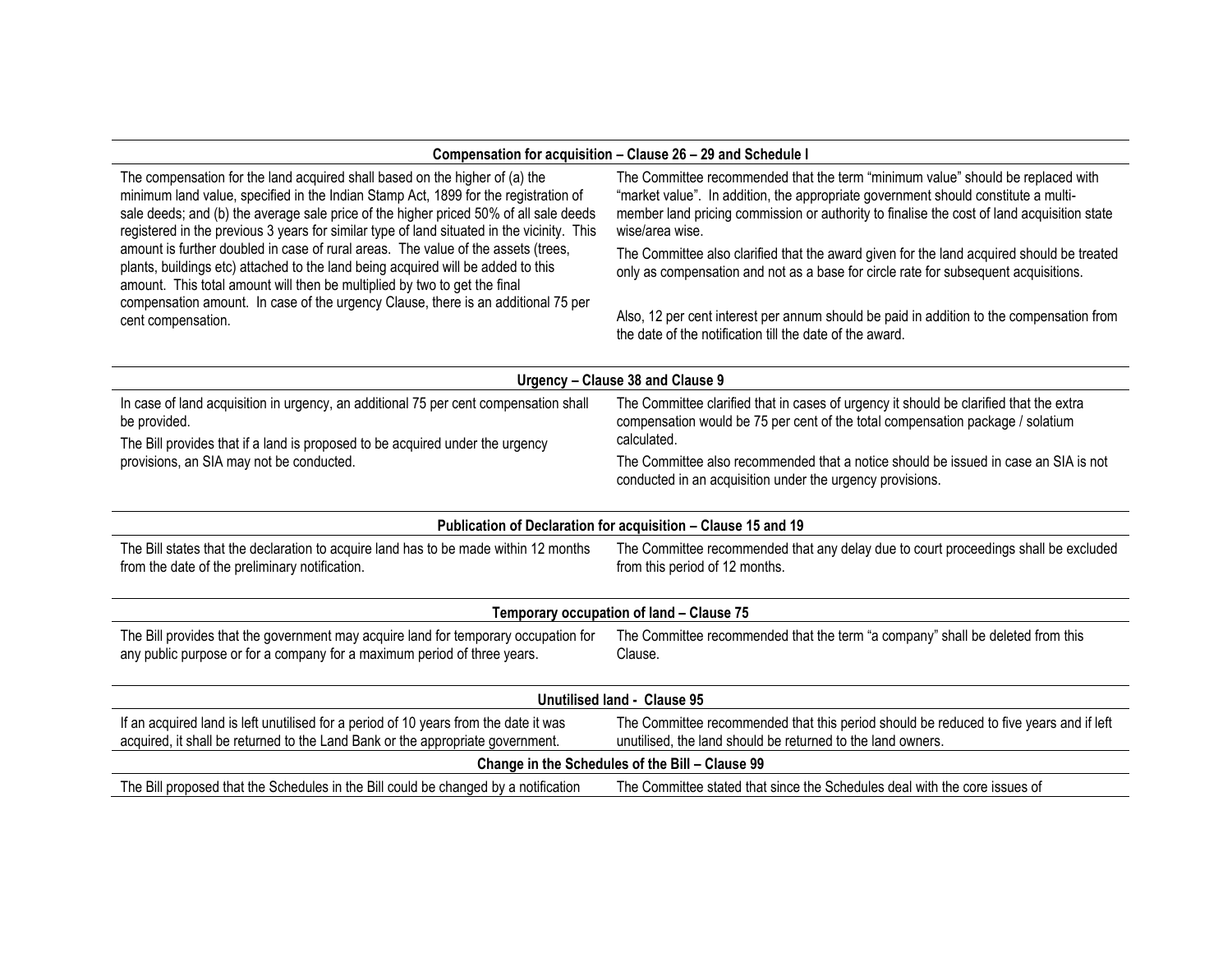given by the central government. compensation and R&R entitlements, changes to such provisions should be made only through amendment Bills brought in the Parliament. The Committee recommended that therefore this Clause should be deleted.

## **R&R entitlements – Schedule II & III**

The Bill also provides the displaced families with certain R&R entitlements. These include, among other things, (i) land for a house as per the Indira Awas Yojana in rural areas or a constructed house of at least 50 square metres plinth area in urban areas; (ii) a one-time allowance of Rs 50,000 for affected families; and (iii) the option of choosing either mandatory employment in projects where jobs are being created or a one-time payment of Rs 5 lakh or an inflation adjusted annuity of Rs 2,000 per month per family for 20 years.

Every resettled area is to be provided with certain infrastructural facilities. These facilities include roads, drainage, provision for drinking water, grazing land, banks, post offices, public distribution outlets, etc.

The Committee recommended that the monetary components in the R&R entitlements given in Schedule II in the Bill should be inflation indexed.

The Committee also recommended that the infrastructure facilities should be decided on a case by case basis.

| <b>Definitions</b>                                                                                                                                                                                                                                                                                                                                                                                                                                                                        |                                                                                                                                                                                                                                                                                                                                                                                 |  |
|-------------------------------------------------------------------------------------------------------------------------------------------------------------------------------------------------------------------------------------------------------------------------------------------------------------------------------------------------------------------------------------------------------------------------------------------------------------------------------------------|---------------------------------------------------------------------------------------------------------------------------------------------------------------------------------------------------------------------------------------------------------------------------------------------------------------------------------------------------------------------------------|--|
| Affected area and affected family $-$ Clause 3 (b) & (c)<br>The Bill defines "affected family" to include (i) landowners; (ii) agricultural labourers,<br>tenants who have been working in the affected area for three years prior to the<br>acquisition; (iii) tribals and forest dwellers; (iv) families whose livelihood for the<br>previous three years is dependent on the forests or water bodies; and (v) families<br>who have been given land by the state or central government. | The Committee recommended that within the definition of affected family:<br>"Tribals" should be substituted by "Scheduled tribes"<br>"Traditional rights" should be substituted by "forest rights"<br>$\blacksquare$<br>"Affected people" should be substituted with "affected family"<br>"Three years" in the definition should become "three years or more"<br>$\blacksquare$ |  |
| Appropriate government – Clause 3 (e) (iv)<br>In relation to acquisition of land for public purposes in more than one State, the<br>central government shall be the appropriate government.                                                                                                                                                                                                                                                                                               | The Committee recommended that the central government shall act in consultation with<br>the one or more state governments involved in an acquisition.                                                                                                                                                                                                                           |  |
| Family – Clause $3(m)$<br>Family includes a person, his or her spouse, minor children, minor brothers and<br>sisters dependent on him.<br>Land Bank - no definition                                                                                                                                                                                                                                                                                                                       | The Committee recommended that widows and divorcees and abandoned women should<br>be considered a separate family.                                                                                                                                                                                                                                                              |  |